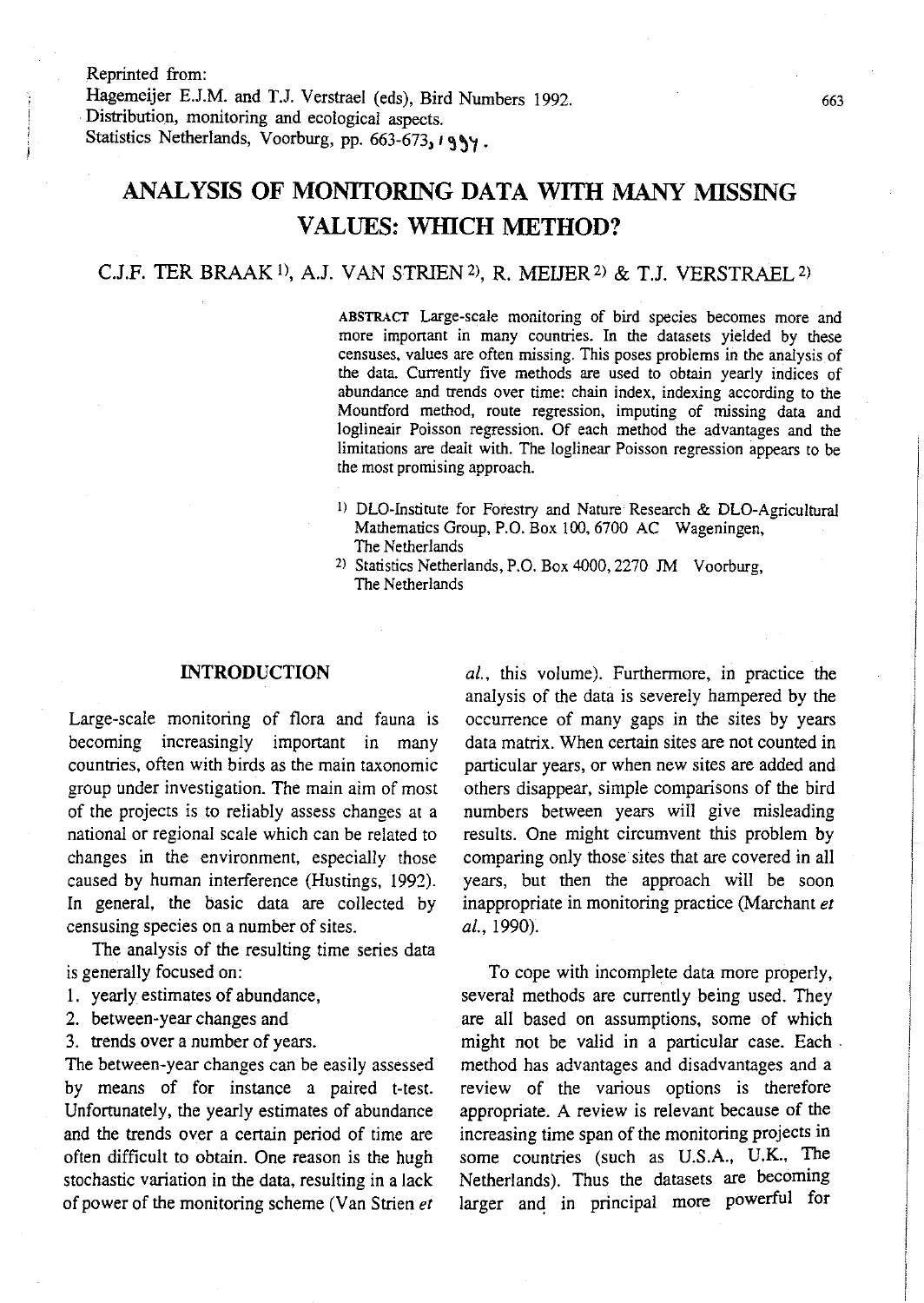analyzing trends and their possible causes. However, the datasets are not yet large enough to apply formal time series analysis methods as mentioned in Box & Jenkins (1976).

Efficient and reliable methods are essential. The growing interest in methodological issues concerning bird monitoring projects illustrates this (Sauer & Droege 1990, this volume). In this paper we focus on several methods used with monitoring schemes: the chain index, the Mountford index, the route regression, the imputing method and the loglinear Poisson regression (table 1).

# **THE OCCURRENCE OF MISSING VALUES**

Collecting basic data in monitoring projects is quite expensive when using professional workers. Therefore, large-scale monitoring is only possible with the aid of skilled volunteers. Their contributions are essential to fulfill the aims of the

projects. This requires relative simple, yet well standardized census methods for the collection of the data. Regarding birds these methods are available now (Bibby *et al.* 1992, Hustings *et al.* 1985). But as a consequence, the occurrence of many missing values is unavoidable. Volunteers cannot be obliged to contribute each year over many years. Furthermore, weather conditions may limit the possibilities to survey. In addition, for all sorts of reasons a site may not be surveyed from the beginning of the project or the census at that site may stop prematurely. Therefore, missing values are very likely to enter the dataset and, in practice may be numerous (for an theoretical example see table 2).

To give some insight into the magnitude of the discontinuities, the number of missing values in two large-scale bird monitoring projects run by volunteers in the Netherlands were computed. The Dutch Breeding Bird Survey started in 1984 and nowadays more than 800 sites are involved, of which about 400 are sampled in recent years. From 1984-1991 the sites x years matrix contains

**Table 1.** Characteristics of the five methods discussed.

|       |                                       | focus on                        | use of<br>data             | random<br>walk | between-yr-<br>changes<br>across<br>sites   | weighting<br>factors | incorpo-<br>ration of<br>covariates | zero<br>counts | required<br>computer<br>power |
|-------|---------------------------------------|---------------------------------|----------------------------|----------------|---------------------------------------------|----------------------|-------------------------------------|----------------|-------------------------------|
|       | Chain index                           | annual<br>indices               | only of<br>paired<br>sites | likely         | neglected                                   | no                   | no                                  | no problem     | very small                    |
| $2^+$ | Mountford<br>index                    | annual<br>indices               | all                        | possible       | assumed<br>similar                          | automatic            | no                                  | no problem     | large                         |
| 3.    | Route<br>regression                   | linear<br>trends                | all                        | absent         | differences<br>taken into<br>account        | ad hoc               | possible                            | problematic    | small                         |
| 4.    | Imputing                              | annual<br>indices               | all                        | absent         | assumed<br>similar                          | automatic            | problematic no problem              |                | large                         |
|       | 5. Loglinear<br>Poisson<br>regression | annual<br>indices $+$<br>trends | all                        | absent         | differences<br>can be taken<br>into account | automatic            | possible                            | no problem     | large                         |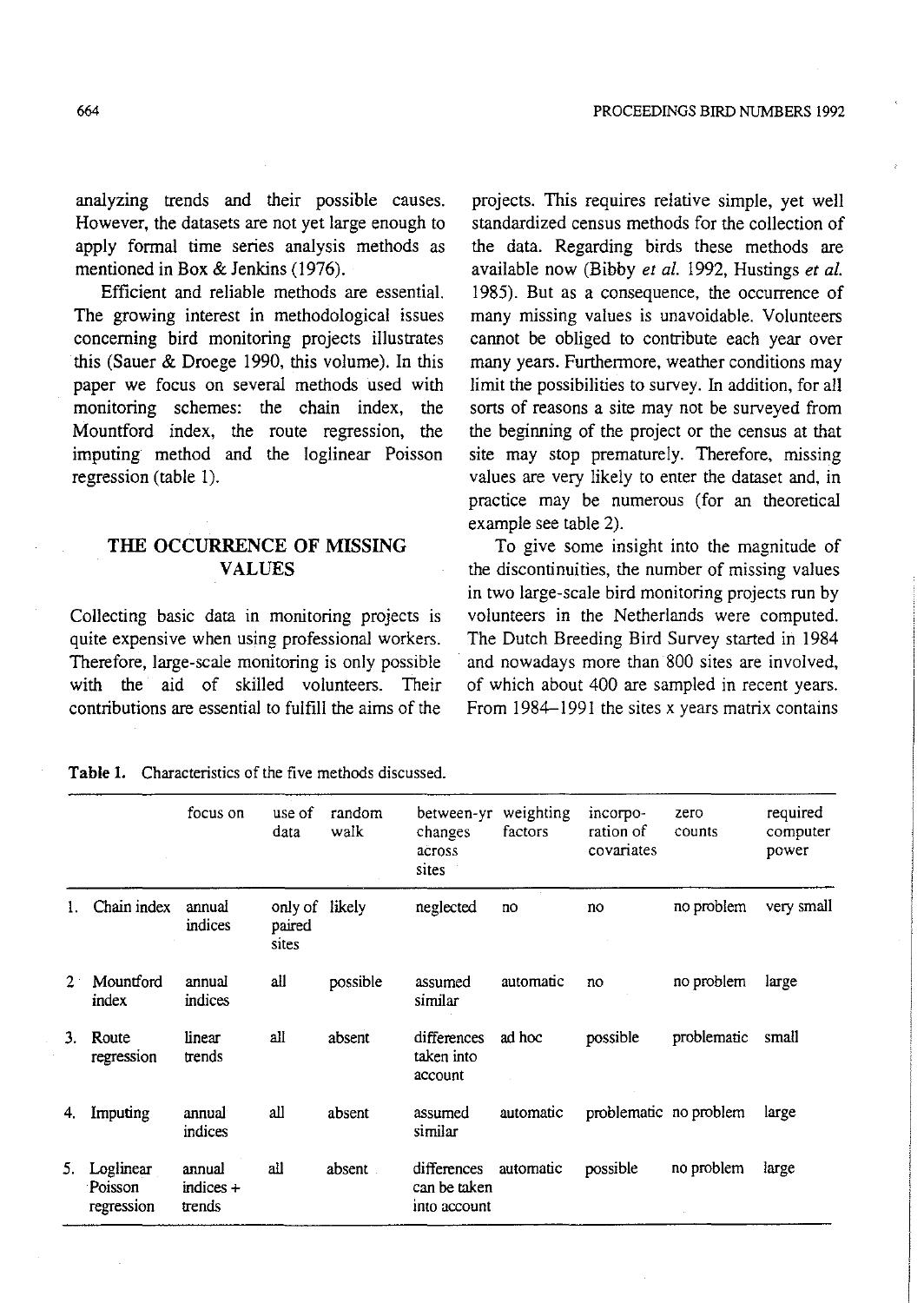**Table** 2. Example of the occurrence of missing values in a dataset.  $X = count$ 

= missing count

|      |                |                |  |                       |                                                                    |                  |                  | 1 2 3 4 5 6 7 year |
|------|----------------|----------------|--|-----------------------|--------------------------------------------------------------------|------------------|------------------|--------------------|
| site |                |                |  |                       |                                                                    |                  |                  |                    |
|      | $\overline{2}$ |                |  | $X \times X \times Y$ |                                                                    |                  |                  |                    |
|      | $\overline{3}$ |                |  |                       | $X \times X$ . $X \times X$ x x                                    |                  |                  |                    |
|      | $\overline{4}$ |                |  |                       |                                                                    |                  |                  |                    |
|      | $\mathfrak s$  |                |  |                       |                                                                    |                  |                  |                    |
|      | 6              |                |  |                       | $\begin{array}{ccccccccc}\n\cdot & & X & & X & & X & \end{array}.$ |                  |                  |                    |
|      |                | $\blacksquare$ |  |                       | $\overline{X}$ $X$ $X$ $X$                                         |                  |                  |                    |
|      |                |                |  |                       | $\mathbf X$                                                        | $\boldsymbol{X}$ | $\boldsymbol{X}$ |                    |

57% missing values, partly caused by newly started plots in the years after the start. Those sites that have been covered from 1984 onwards contain 30% missing values. The number of missing values is even greater in the Point Transect Counts of Wintering Birds that runs from 1980: the proportion of missing values from 1980-1991 is 61%. Sites covered since 1980 contained 43% missing counts over the entire period. This is because the volunteers are less willing to watch birds in bad winter weather conditions.

# **CURRENT METHODS OF ANALYSIS**

#### **Chain index**

#### *Description*

A common method applied to monitoring data is the chain index or ratio method (Ogilvie 1967), used for example in the analysis of the Common Bird Census data by the BTO in the U.K. (Marchant *et al.* 1990). The chain index has been

proposed in order to make numbers of a species comparable from year-to-year when certain counts are missing (see Crawford 1991). For each year bird numbers are summed over all sites counted and compared with the numbers in a preceding or succeeding year. Only sites that are counted in two successive years are involved in the calculation of the ratio of the two years:

ratio (year  $_{i+1}/$ year  $_i$ ) =  $\Sigma$  (count in year  $_{i+1}$ ) /  $\Sigma$  (count in year,)

where counts are summed over all paired sites. The ratios are then chained around a reference base year, resulting in yearly indices for each species. No weighting of counts of different sites occurs, except for the total numbers of individuals.

#### *Advantages*

Sites with missing values can still be used in the calculation of indices for those years containing paired sites surveyed. Furthermore, the method of calculation is very simple and straightforward. It is clear to almost everybody how the indices are being calculated. Especially towards the volunteer bird watchers and researchers lacking a sound statistical background, this is an important advantage (O'Connor 1990). Zero counts present no serious problem.

#### *Limitations*

The chain index method however has certain serious flaws. One drawback is that the method does not use all the data available (O'Connor 1990). Only the data from sites visited in consecutive years are used, thus for site 4 in Table 2 only the counts of year 5 and 6 are compared, thereby excluding the data of year 3. Furthermore, the index ignores differences in changes between sites.

A more important objection to using chain indexing is the phenomenon known as 'random walk' which can occur in incomplete datasets. Random variations in counts of sites that only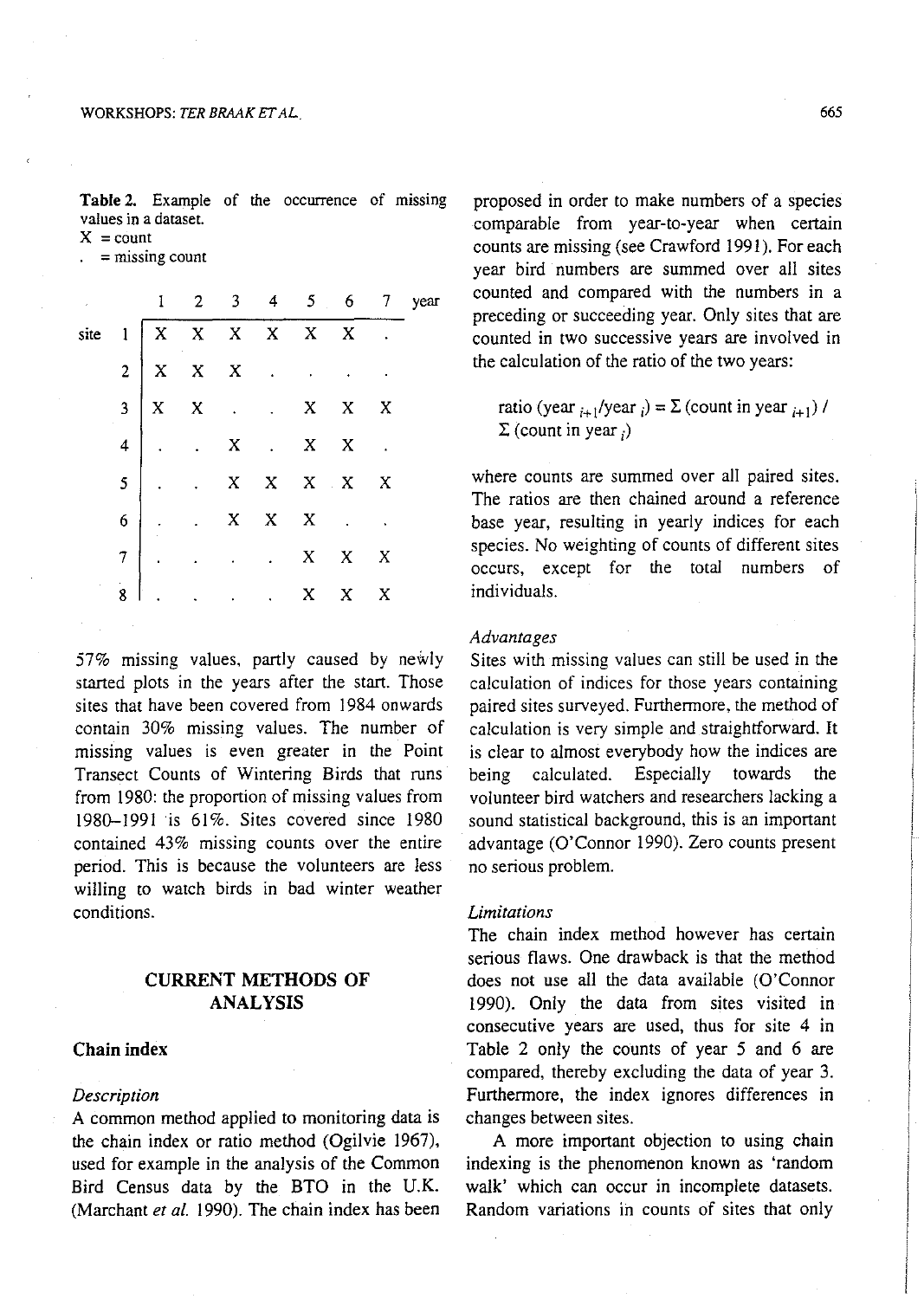temporarily join the monitoring programme can cause spurious trends in the time series (Crawford 1991). This is especially important with small samples and with scarce species.

Geissler and Noon (1981) concluded from simulated data that random walk sometimes led to changes of more than 100% within 10-20 years. In their analysis of 25 years of Common Bird Census data Marchant *et al.* (1990) also concluded that random walk might be a serious problem generating artificial trends. Still they felt that the trends were reliable enough to draw conclusions upon, primarily because the sample sizes were large (Moss 1985). Yet the use of chain indexing in the CBC is in discussion at this moment (O'Connor 1990; Peach & Baillie, this volume).

Another problem with the chain index is that no test of long-term trends is available which takes into account the mutual dependence of the annual indices.

# **Mountford index**

#### *Description*

Mountford (1982) proposed an improvement of the chain index method. Whereas the chain method uses ratios of consecutive years only, Mountford's method uses ratios of nonconsecutive years as well. The Mountford index combines the ratios of all pairs of years by taking the linear combination of logratio's that has minimal variance. For this, the variancecovariance matrix of all pairwise ratios is estimated from the primary data. Mountford noticed that the counts for year k and that of year k+h are approximately linearly related, but that the scatter increased with the lag h. This increase in scatter with h is well known and is due to serial correlations in time. The variancecovariance matrix contains information on these serial correlations, although in an implicit way. The rationale of the Mountford index is based on the model:

Count = site effect  $*$  year effect + error

where count  $=$  the numbers of birds counted at a site in a particular year. This model expresses the assumption that expected changes between years are similar across all sites. Mountford provided a goodness-of-fit test for this assumption. For the error component of the model, it is assumed that the error variance is proportional to the expected value of the count and that errors of different years are correlated.

The Mountford index is calculated as a deviation from the grand mean or, if preferred, as a deviation from a base reference year. The method yields standard errors for the indices that take serial correlation into account.

The Mountford index is currently being used in the Netherlands by the CBS & SOVON and might be used in the future in the United Kingdom by the BTO (see Peach & Baillie, this volume).

## *Advantages*

The Mountford method gives more precise indices than the chain index, partly because all informative data are used (Peach & Baillie, this volume). Random walk is probably less likely to occur than with the chain index. Zero counts present no serious problems and serial correlations in time are taken into account.

#### *Limitations*

The Mountford index is far more demanding computationally than the chain index. The amounts of operations and storage increases with the fourth-power of the number of years.

From an ecological point of view, the assumption of homogeneity of between-year changes across sites is questionable. Changes in bird numbers will differ between sites, especially when the sites differ in habitat or environmental pressure. Indeed, in practice the test for checking this reveals that after several years the assumption is invalid, which restricts the use of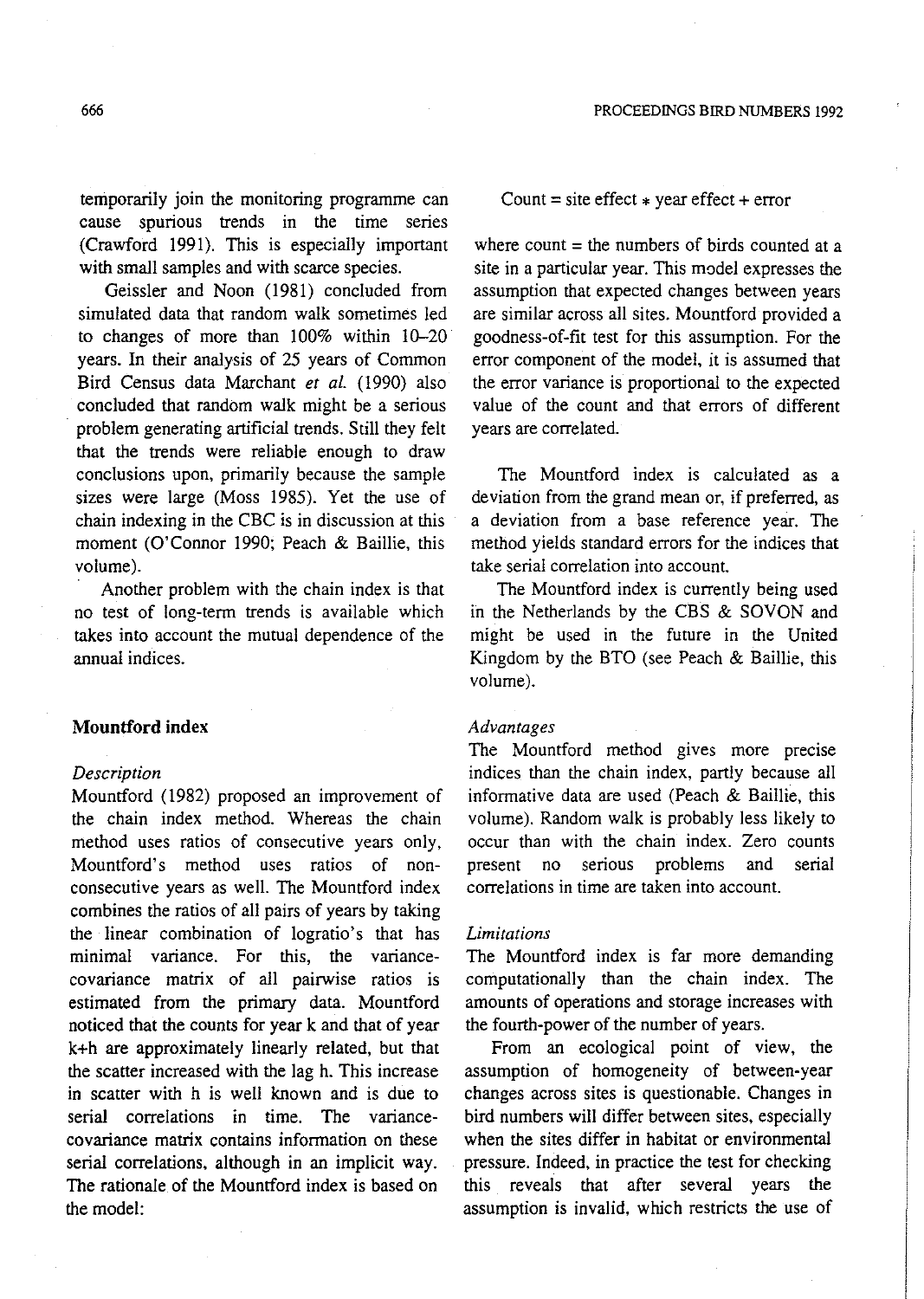the Mountford method to only short-term time series (own observations). Using the data of some selected species from the Common Bird Census, Peach and Baillie (this volume) concluded that the maximum numbers of years permitted to produce reliable indices for farmland and for woodland is 6-12 years. To produce long-term indices, they propose a 'moving-windowapproach', which is effectively a less extreme form of chaining. This approach remains to be tested more thoroughly, especially whether it completely prevents random walk. Furthermore, that approach appears to be more appropriate for rather homogeneous datasets than for datasets covering a wider variety of habitats.

Mountford did not develop a test for trends in indices over a number of years, although there is nothing in the method that prevents the development of such a test. Methodologically, the Mountford index is not very satisfying. That is because the method is motivated from large-sample theory and does not follow from the model stated. Therefore, it appears extremely difficult to extend the Mountford method to include observer effects and effects of habitat differences.

#### **Route** regression

## *Description*

Geissler & Noon (1981) proposed route regression for the statistical testing of long-term trends. Nowadays, route regression is used in Canada and in the United States, for instance in the analysis of the Breeding Bird Survey data (Geissler & Sauer 1990). Whereas the chain index and the Mountford index take pairs of years as the basis for the statistical analysis, route regression takes sites as the basis. The idea behind route regression is that local population change is controlled by site specific factors such as habitat so that each site is likely to show its own trend. This variation in local trends should therefore be used in statistical tests of trends in

bird numbers. Route regression has its basis in roadside surveys, the site (sampling unit) being a route with several stops. After initial random selection, the same routes are run several years (Geissler  $&$  Sauer 1990). The route regression starts by using linear regression analysis (of logs of counts) for each individual route, adjusted for possible changes in observer. Ignoring observer effects, the model can be written as (James *et al.*  1990):

Log(count) =  $log(site$  effect) +  $log (b) *$ year + error

whereby count means the numbers in a particular year and *b* is the slope term (or trend) for a particular site (or route). From this model,  $log (b)$ is estimated. An estimate for the trend *b* is obtained by back-transformation.

To assess a trend on a higher spatial level, for instance a region or a State, the trends per route are aggregated, using several weight factors. The weights concern the total number of birds counted per route, the number of years the routes were run and the variance of the route trend estimate (Geissler & Sauer 1990). Thus, incomplete routes are weighted less heavily than complete route surveys. The variance of the resulting trend estimate is obtained by bootstrapping the slope estimates. If routes were grouped in strata, the stratum sizes are held fixed in the bootstrap (Geissler & Sauer 1990).

In addition, Sauer & Geissler (1990) developed the 'residual method' to produce annual indices of abundance. The residual method calculates indices from the trends predicted and the average residual variation for each year. These indices can be related to a base year or to the middle year of the period under investigation.

# *Advantages*

All available data are used and random walk is not likely to occur. Many missing values can be taken into account without great problems. The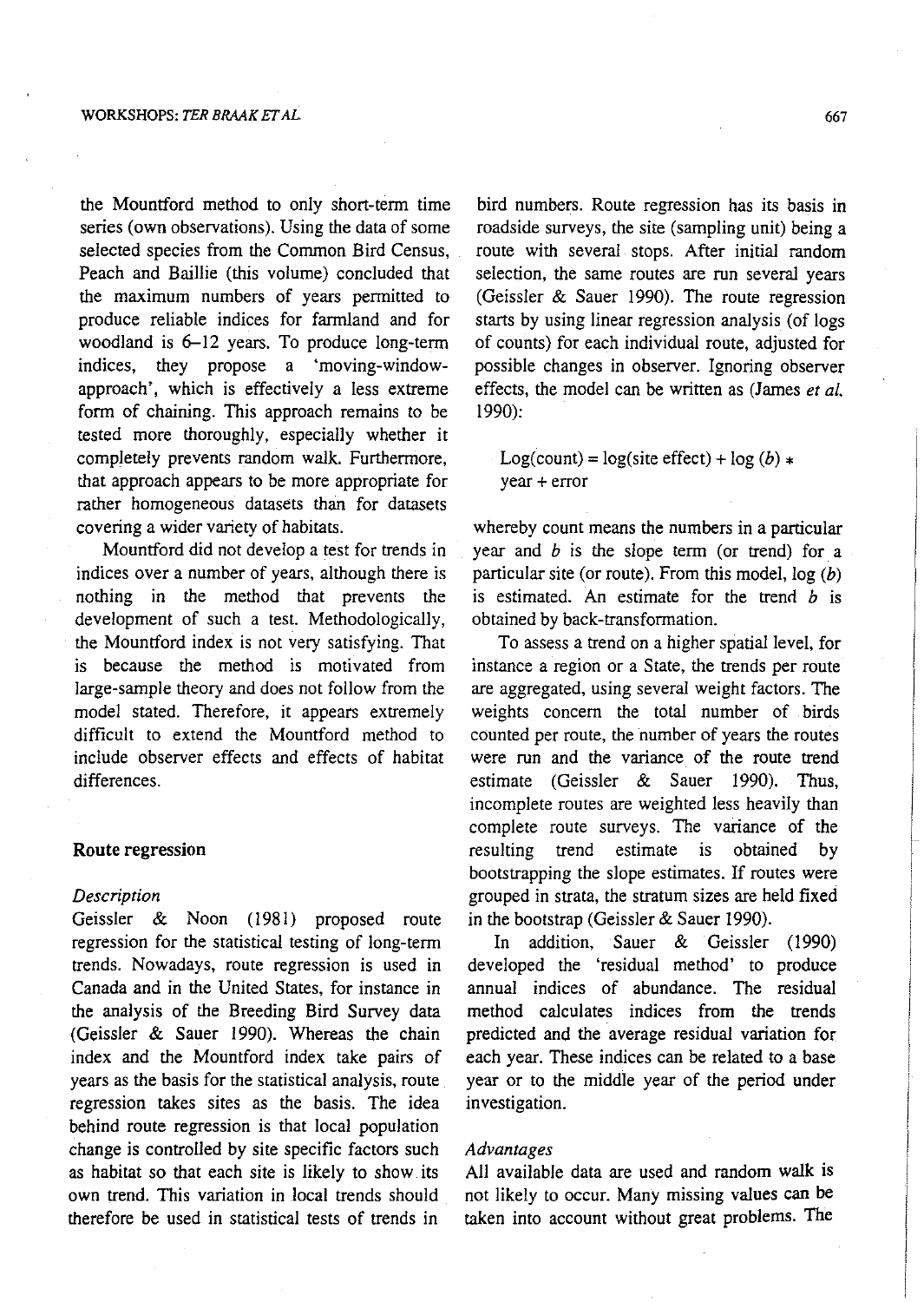most important advantage is that differences in trends across sites are taken into account leading to valid tests for trends. To some extent, it is possible to incorporate covariates in the regression models per route, such as observer differences and the occurrence of disturbances. Furthermore, the regressions per route (without the aggregations and the calculation of annual indices) are easy to obtain, which means that observers might analyze their own data also. The full method is not difficult to compute on a personal computer.

## *Limitations*

The back-transformation from the log of the counts may result in biased trend estimates. Zero counts present a problem, because log (0) is undefined. To incorporate zero counts a correction of 0.5 has usually been added to all counts. The choice of the correction value can influence trend estimates (Collins 1990). Another problem are the somewhat ad hoc weighting factors used (Collins 1990, James *et a/.* !990. Geissler & Sauer 1990). Therefore, the procedures followed to come to these weighting factors should be made very clear in order to be able to judge their effects in the estimates of the slope parameters.

The route regression method may provide biased results when applied to short time series. Geissler & Sauer (1990) suggest that route regression should not be applied to assess short-term (<5 year) trends. Furthermore, the method uses a linear regression model (of log-counts) which might not be appropriate for a particular species. Trends might be non-linear and counts are not necessarily lognormally distributed and may contain many zero values, especially with less common species.

The residual method appears somewhat ad hoc and does not seem to take care of missing values. As an alternative, Sauer & Geissler (1990) explored the usage of fitting an overall linear model to logged counts, but had technical difficulties fitting the linear model 'as large

amounts of memory are necessary for inverting the  $(X'X)$  matrices'.

## **Imputation of missing values**

## *Description*

A different way of handling missing data is to impute (i.e. to fill in) missing observations into the dataset by means of a statistical model. Statistical textbooks on imputation are Little & Rubin (1987) and Rubin (1987). The method is used by Underhill & Prys-Jones (1989) to assess waterbird population index numbers. Greenwood et al. (this volume) have used it to estimate Mute swan population levels. But its use is not restricted to the estimation of total population sizes; it could also be used for relative numbers such as estimated in the Common Bird Census.

Underhill & Prys-Jones focus on the estimation of total numbers of a population in certain years. They treat site by year tables with counts as contingency tables and impute values for missing counts on the basis of a model that is closely related to that used by Mountford ( 1982). The model is, if we ignore the month effects:

## Expected count = site effect  $*$  year effect

where count (at a site in a particular year) follows a Poisson-like distribution in which the variance is proportional to the mean. They fit this model by maximum likelihood by using the expectation-maximization (EM) algorithm of Dempster *et al.* (1977). It starts with trial values for the missing values. Given these, the table has no missing values and the usual maximum likelihood estimates of site effects and year effects are simply (proportional to) the row totals and column totals. New values for the missing values are then calculated from these totals (namely by the formula row total x column total I grand total) and the next iteration round starts. The iterations converge, although slowly, to a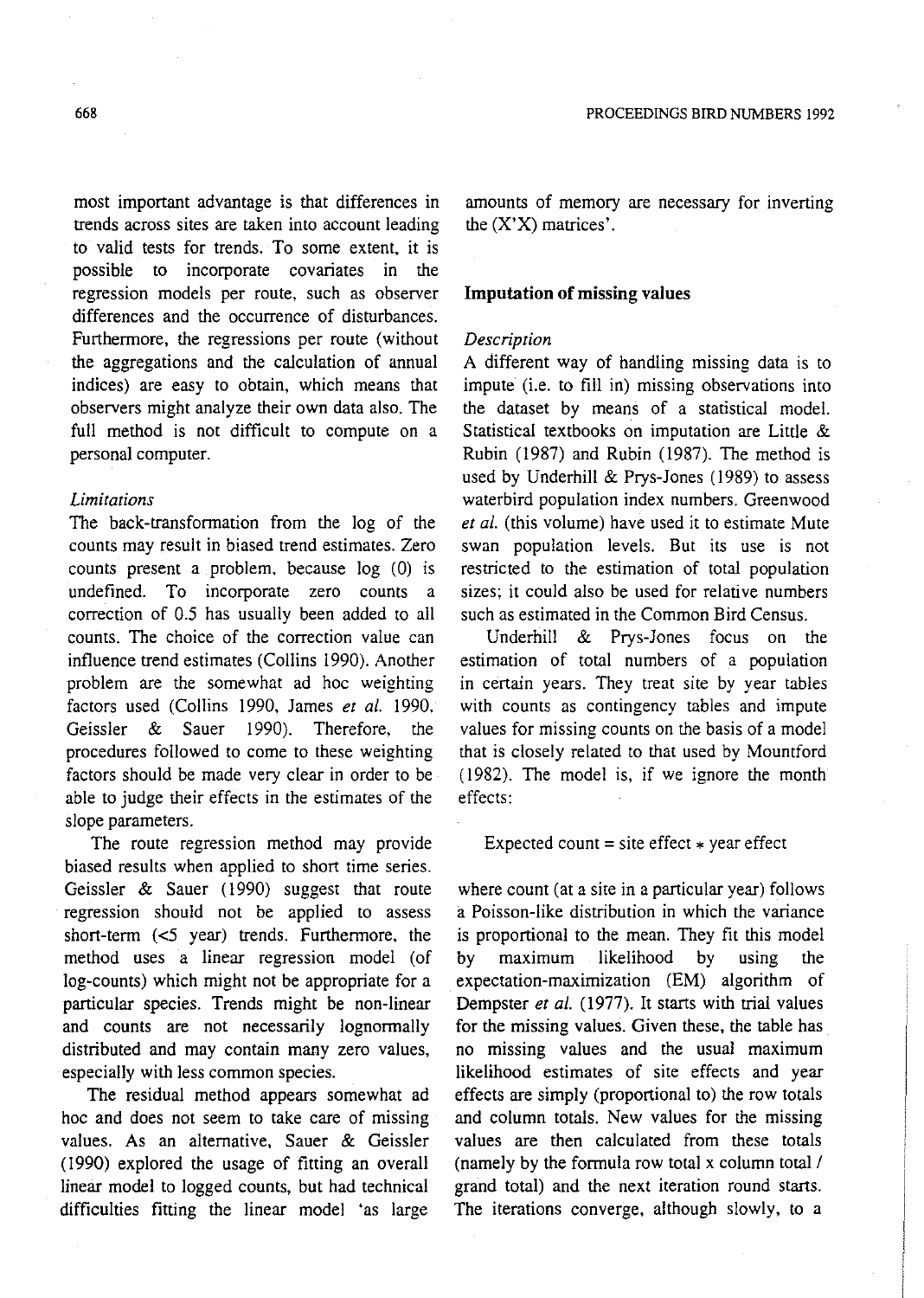stable solution which is the maximum likelihood solution for the observed data.

Underhill & Prys-Jones developed a bootstrap procedure to construct confidence intervals, which they cautiously term 'consistency' intervals because of their experimental nature. An interesting aspect of their bootstrap procedure is that sites are bootstrapped, precisely as in route regression.

#### *Advantages*

In a simulated data set the imputing method produced index numbers that are close to the values based on the complete dataset (on average within 3% of the true index numbers, but the data used were fairly complete). Imputing did better than the chain method, which produced on average 16% higher numbers than the 'true' index numbers (Underhill & Prys-Jones 1989).

Zero values present no serious problem. In addition to missing values, the imputing method allows an ad hoc way of incorporating counts from incomplete surveys (Underhill & Prys-Jones 1989). Such counts could have been dealt with in a more formal way by treating them as censored values. The imputing method is computationally easy.

#### *Limitations*

A major assumption of the approach is that the between-year changes are similar across sites, which is questionable (see also Greenwood *et al.*  this volume). To avoid too great deviations from reality, Underhill & Prys-Jones recommend using their method 'for imputing missing counts which constitute only a small part of the total number of counts'. Their examples of the imputing method concern about 15-20% missing counts. Imputing can be used with higher amounts of missing counts, but then the assumptions of the model become even more crucial.

Underhill & Prys-Jones mention the possibility of using graphical displays such as resulting from correspondence analysis to detect model violations. The displays might suggest groups of sites for which the model would hold better. The imputing method could then be used for each group in turn. National index numbers need then to be constructed as a weighted sum of those for each group.

The method concentrates on the production of yearly indices and no tests are available for long-term trends.

The imputing method is demanding in computer-time because of the notoriously slow convergence of the EM-algorithm. This problem went unnoticed in Underhill & Prys-Jones (1989). In their example using artificial data, their index for the fourth year is 338.7, whereas after many more iterations it converges to 344.0. I) There is no theoretical reason why the effects of observers, disturbances, regions and habitats should not be included in the imputing method. However, the computational burden increases enormously because such additions increase the number of missing combinations of factors. Therefore, it appears problematic to incorporate observer and disturbance effects in this method.

Serial correlation in time is not explicitly taken into account but dealt with indirectly in the computer-intensive bootstrap procedure.

## Loglinear Poisson regression

#### *Description*

Loglinear Poisson regression (a form of GLM, generalized linear modelling, see McCullagh & Neider (1989), Dobson (1991) and Harrison & Navarro, this volume) concerns linear models for the logarithm of the *expected* counts. An early application of loglinear Poisson regression to bird numbers is Opdam *et a/.* (1987). Weinreich & Oude Voshaar (1992) used Poisson regression to

1) Corrected in the final version.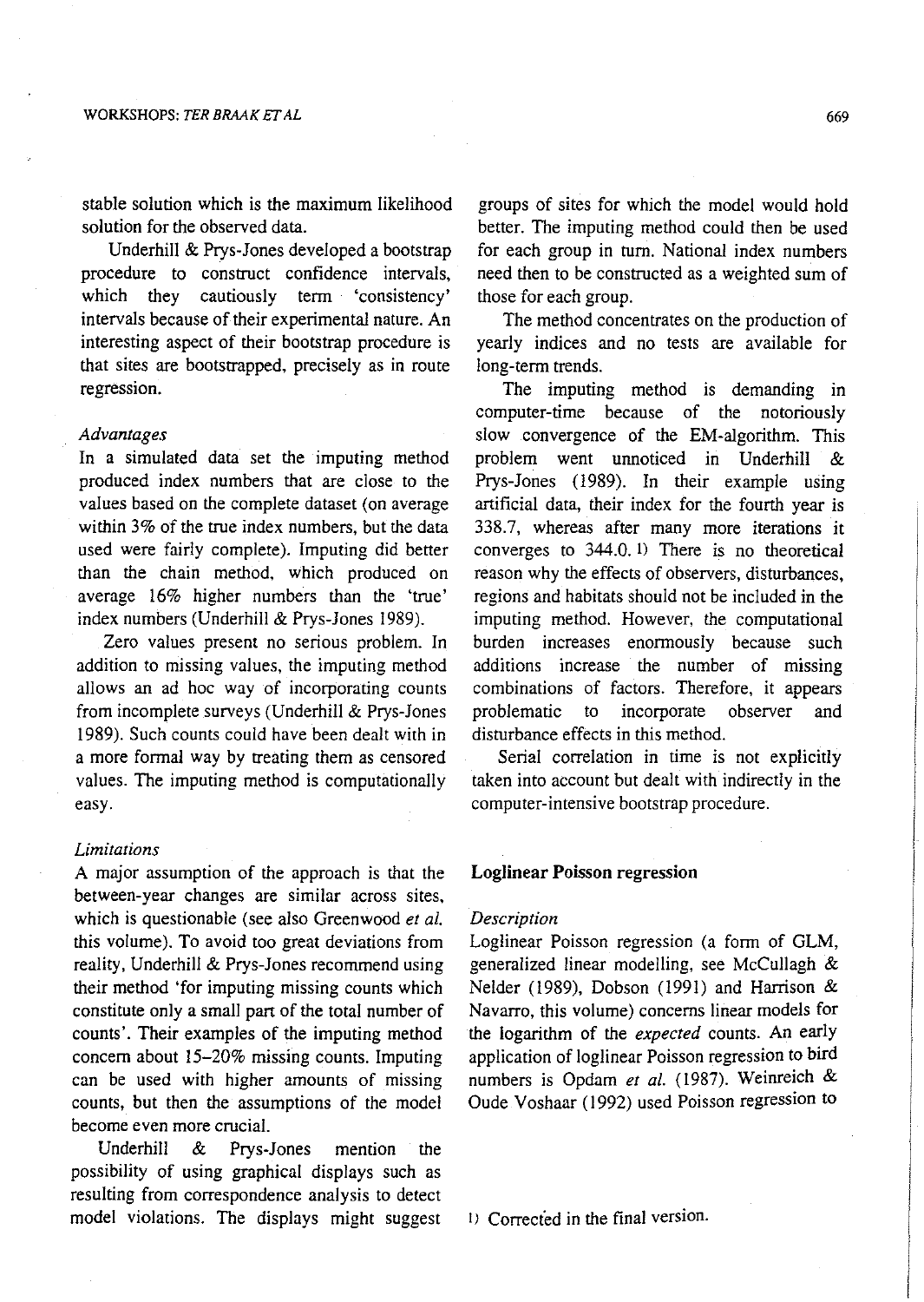deal with incomplete datasets of hibernating bats in marl caves. By fitting models using GLM there are no missing data; the data units are simply the combinations that are actually observed. The basic model in our context is

Expected count  $=$  site effect  $*$  year effect

with count following a Poisson-like distribution in which the variance is proportional to the mean. This is the same model as that used in the imputing method. Also the estimation criterion is the same: both methods fit the model by maximizing the quasi-likelihood. The difference lies in the numerical algorithm that is used to compute the solution. Whereas imputing uses the EM-algorithm, Poisson regression uses an iteratively reweighted least-squares algorithm. After fitting the model by GLM, the model and its estimated parameters, in casu the site effects and the year effects, are used to predict the counts that were missing.

Weinreich & Oude Voshaar (1992) extended the basic model by adding factors for protection measures and for the presence or absence of mushroom culture in the caves. The effects of these factors were tested statistically by deviance tests (McCullagh & Neider 1989). Regionspecific trends were investigated by adding terms for the region. year interaction to the model. The final population indices were made (as in the imputing method) by summing the counts over each particular year, using the predicted count when the count was missing. It is a surprising property of the loglinear Poisson model (actually, of any GLM with canonical link) that the same result is obtained if the index is defined as the sum of predicted counts over all sites in each particular year.

## *Advantages*

Standard software is available to analyze small to medium sized data sets. The numerical method used in Poisson regression converges much quicker than the EM-algorithm used in imputing.

Standard errors of estimates and statistical tests are directly available. Observer effects, disturbance factors, regional effects and habitat factors can be taken into account. Extending the model in this way overcomes the assumption made in the basic model, namely that changes over years are the same across sites. Weinreich and Oude Voshaar ( 1992) provide an example. Formulating the problem in terms of a GLM allows several other extensions of the basic model. For example, instead of just separate index numbers per year, GLM can also be used to fit a smooth function of year. A trend model as in route regression would look like

Expected count = site effect  $*$  *b* year

where year is treated quantitatively (year number) and *b* is the slope term. Expressed as a loglinear model we obtain

Log( expected count) =  $log(site$  effect) +  $log(b) * year.$ 

This loglinear model comes close to route regression. There are three important differences:

- I. the model is meant to be fitted to all data simultaneously instead of to each site separately;
- 2. the logarithm of the expected count is modelled instead of the logarithm of the count itself. So no back-transformation is needed and zero values present no serious problem;
- 3. the information content of high counts is assumed higher than of low counts because the variance is assumed proportional to the mean; by contrast, in route regression the standard deviation is assumed proportional to the mean, hence the information content is equal for all counts of a route.

In between the strict trend model and basic model for the index numbers, Generalized Additive Models (Hastie & Tibshirani 1990) can be formulated in which the index numbers form a smooth curve. Smooth index numbers have been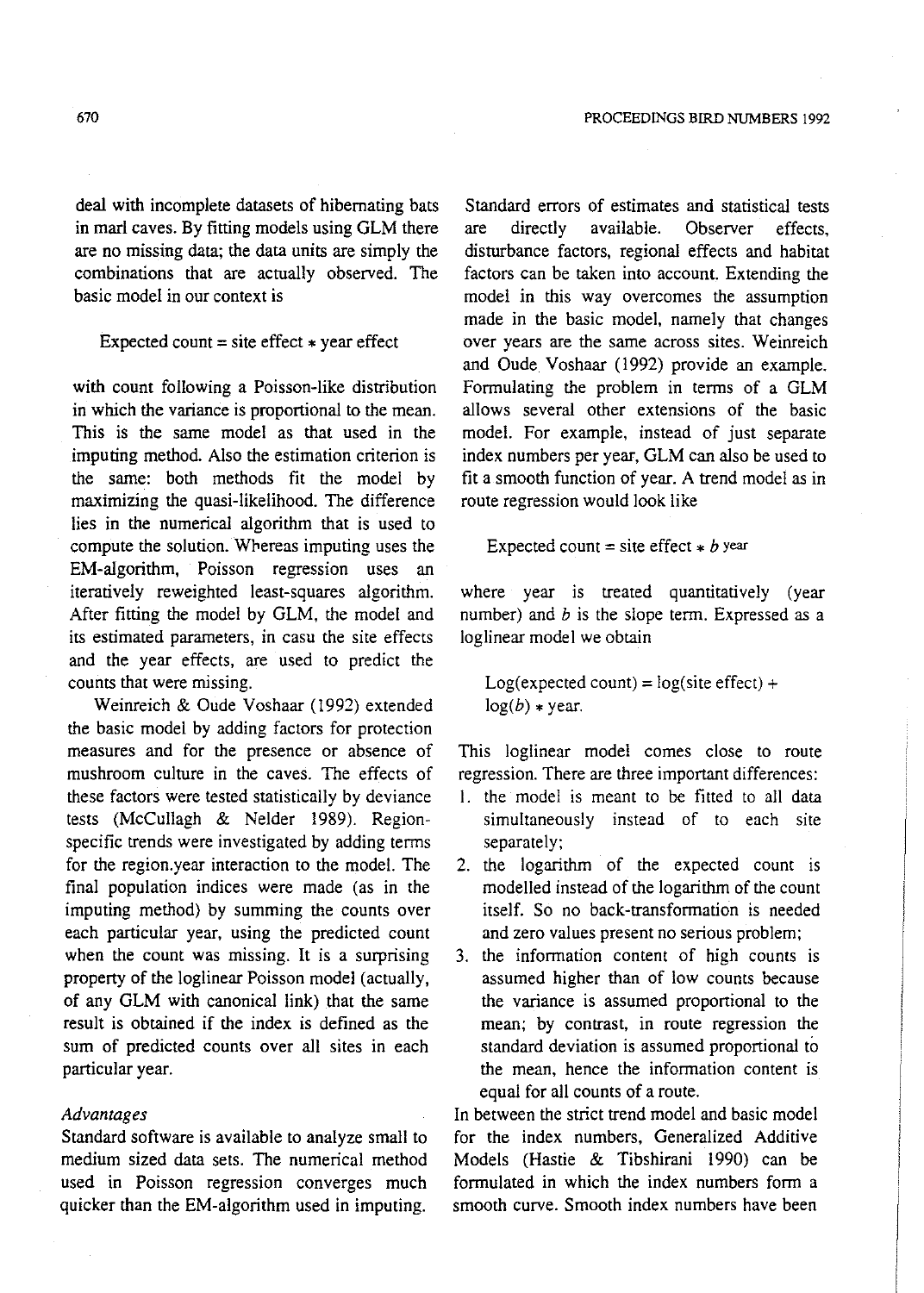explored by Taub (1990) and James *eta/.* (1990) earlier in the context of route regression.

## *Limitations*

The statistical tests used in Poisson regression are based on the assumption that counts are independent and that their variance is proportional to the mean. Serial correlation in time and random site effects are ignored. No attempts to apply the bootstrap have so far been made. If large datasets are to be analyzed, Poisson regression requires special software or skillful use of existing software. Similar technical difficulties as mentioned by Sauer & Geissler (1990) with their linear model have to be faced. One of us (ter Braak) was able to run a Poisson regression on a data set with 800 sites and 30 years on a 386 PC using GENSTAT 5 v2.2 (1987).

# DISCUSSION

The five methods that have been discussed differ in several ways (table I). The chain method, the Mountford method and the imputing method focus on yearly estimates of numbers. Trends were derived afterwards from these yearly estimates. Route regression focuses on long-term trends and annual indices are estimated more roughly afterwards. So the first three stress the importance of year-to-year changes, for instance changes due to a severe winter, whereas route regression stresses the importance of trends exceeding such short-term changes from one year to another (see also James et al. 1990). With the loglinear Poisson regression one is able to assess both annual indices as well as trends.

This implies that a choice of the method to use for time series data with missing values depends on the primary aim of a monitoring scheme. If the primary aim is to produce reliable annual indices, route regression seems to be less appropriate. The chain index has proved to be

inferior to both the Mountford index (Peach & Baillie, this volume) and the imputing approach (Underhill & Prys-Jones 1994). This means that only the Mountford index, the imputing method and loglinear Poisson regression should be considered to assess annual indices. As have been discussed already, imputing as developed by Underhill & Prys-Jones (1994) and loglinear Poisson regression use different algorithms but give identical results. The assumption of similar changes across sites underlying the Poisson regression basic model equals the assumption underlying the Mountford method and the imputing method. But with Poisson regression this assumption can be overcome by a good stratification of the sites and by adding environmental factors to the statistical model. Extension of the Mountford method to incorporate covariates appears extremely difficult. It appears possible to incorporate covariates in the imputing method, but this will suffer from computational problems.

We believe that the testing of trends over a number of years is becoming increasingly important. That is not only because time series are becoming longer so that trends can be more easily detected. It is also because monitoring schemes will be used more extensively to assess whether trends are caused by human interference, how trends differ between sites that differ in management, environmental policy etc. This means that the data need to be subdivided into strata according to environmental factors of importance and interest (see also Vos, this volume). In addition, weighting procedures are necessary in order to combine the trends from different sites so as to assess the overall trend.

If the primary goal of a monitoring scheme is to examine overall trends in numbers over a number of years, then the route regression approach seems to be rather well equipped. This method can deal with a considerable amount of missing values and does not ignore the existence of different changes across sites. However, a major disadvantage of the route regression is that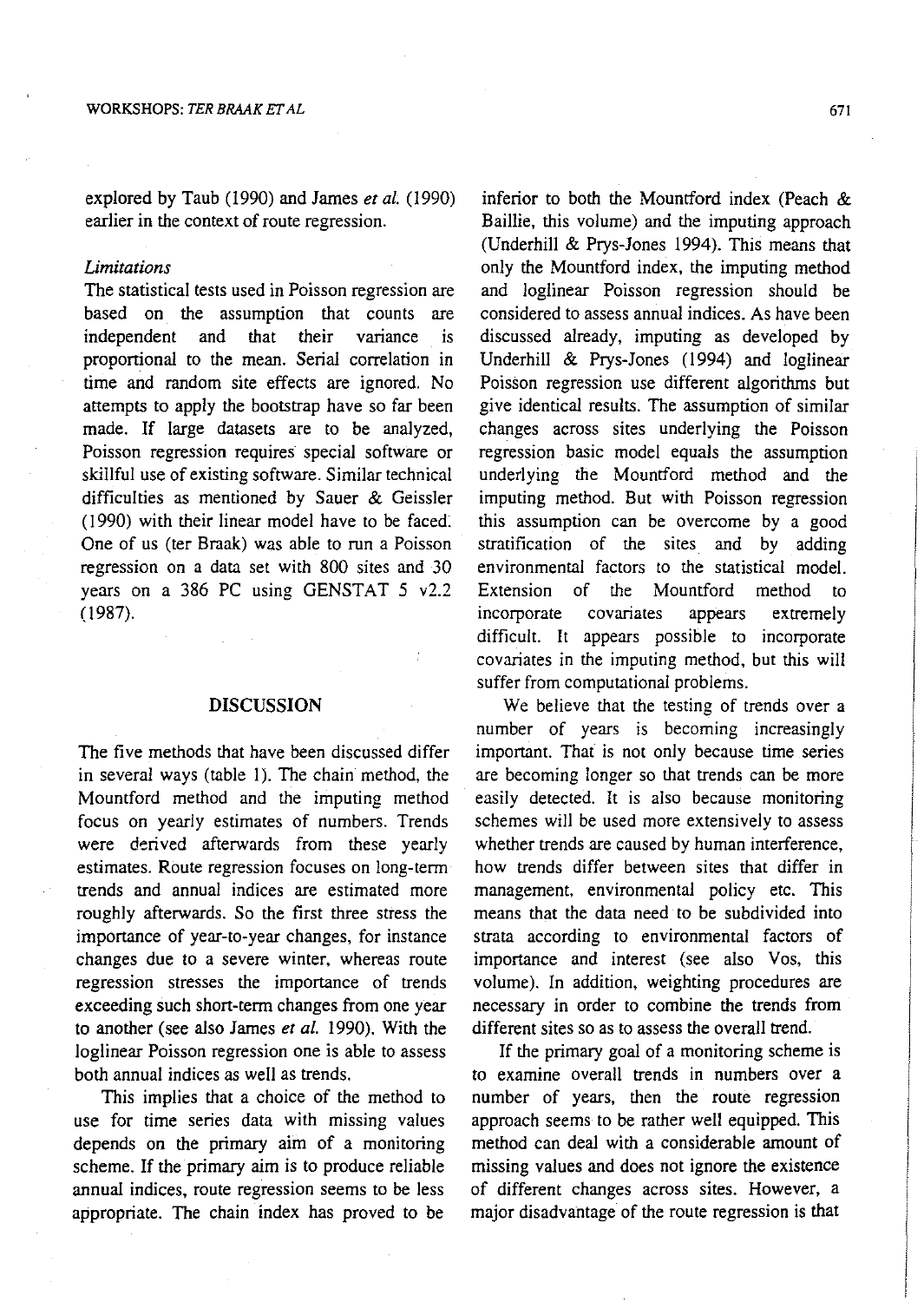only linear trends (of log counts) are being examined. Very often, trends are not linear. For instance, the occurrence of three consecutive severe winters caused a significant decline of breeding numbers in many resident species and short distance migrants in The Netherlands, followed by a rapid recovery in most species affected (Van Dijk 1990, Van Strien *et al.,* this volume). For a number of years the relations with time were far from linear. One way to overcome this limitation is to divide the period in smaller time spans which meet the linearity assumption (Collins 1990). Other ways are to use a smooth regression model as James *et al.* (1990) proposed or to formulate the problem as a Generalized Additive model, in combination with loglinear Poisson regression.

Poisson regression has the advantages that zero counts can be processed as well and that no ad hoc weighting is needed as with route regression. Poisson regression also allows easy development of good procedures to assess overall trends when particular strata are undersampled or oversampled.

Therefore, we consider loglinear Poisson regression as the most promising approach, both with respect to the assessment of trends as well as annual indices and effects of covariates. This conclusion differs from the one in Greenwood *et al.* ( 1993) who also discussed the chain index, the Mountford method, the imputing method and route regression. They stated that the Mountford method and route regression should be applied to the same datasets to discover the best method. However, they did not consider loglinear Poisson regression in their discussion.

Serial correlation in the data is often neglected, but deserves more attention. From the above discussed methods only Mountford seriously considered the problem of serial correlation. By using extensions of GLM, in casu generalized linear mixed models (GLMM, Breslow & Clayton 1993), it appears possible to take serial correlations into account as well; this needs further study.

Two sources of bias from missing values should be mentioned. The first is that the comparability of the sites is questionable when turnover of sites occurs in time, leading to changes in habitats, regions etc. (Marchant *et al.*  1990). For instance, in table 2 the index for year 7 is computed from an almost totally different sample as the index for year 2. Because the effects of, for instance, a severe winter depend on the habitats, regions etc. investigated, the same winter effects may produce unequal results. This problem can be circumvented by dividing the sites into strata concerning habitats, regions etc. and computing separate indices for each stratum.

A second potential source of bias is that missing values might be related to trends or expected trends (O'Connor 1990). Usually it is assumed that the occurrence of missing values in the data is not related to the trends in bird numbers at a particular location. This assumption will be valid when missing counts occur erratically within the time series data. But this assumption might be invalid when missing values are due to late entry into the census scheme or due to a early exit (see site 7 and 2 in table 2 respectively). For example, a volunteer bird watcher may have started the census because the bird numbers of the area censused are expected to increase due to changes in management etc. Alternatively, a census worker might lose his interest and stop because the bird numbers on the plot have declined. Both the late start as the premature stop may cause bias in the estimations of large-scale trends. According to Greenwood *et al.* (1993) this bias is limited. Nonetheless, it is necessary to examine the patterns of missing values in the dataset and to check the causes of late starts and early stops.

## **CONCLUSIONS**

For incomplete count data, loglinear Poisson models are suitable for the construction and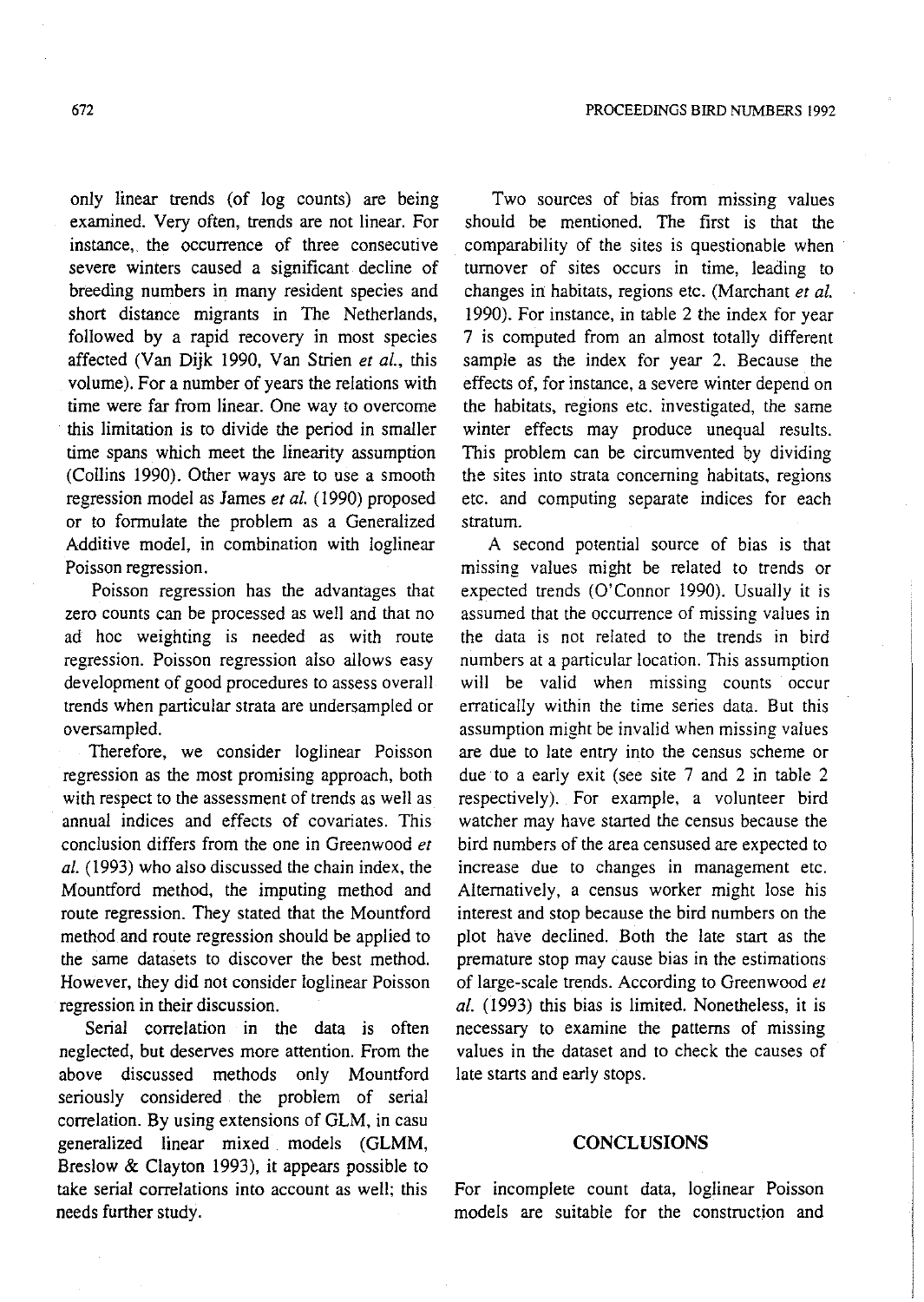assessment of annual indices. Simple models of this kind can be fitted either by imputation or by loglinear Poisson regression. Loglinear Poisson regression naturally invites the user to explore more complicated models that include variables that may explain the differences in yearly changes across sites. The method of loglinear Poisson regression also allows the estimation and assessment of smooth trends over a number of years. The method needs to be developed further to allow the analysis of large data sets and of serial correlation in time.

## **ACKNOWLEDGEMENTS**

We thank J.B. van Biezen, J.J.D. Greenwood, J.H. Oude Voshaar, W.J. Peach, C.W.M. van Scharenburg and L.G. Underhill for suggested improvements of the manuscript.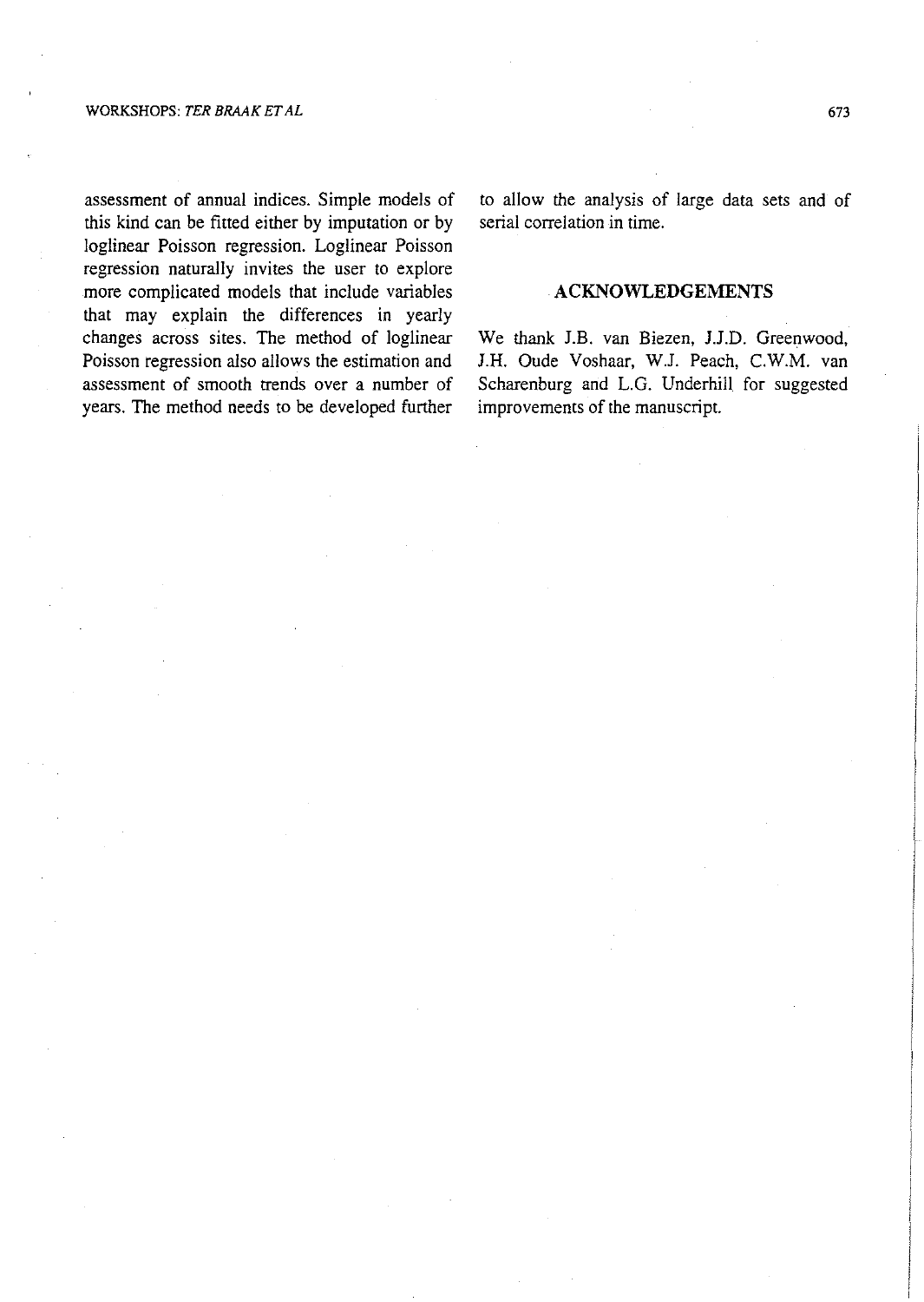$\label{eq:2.1} \frac{1}{\sqrt{2\pi}}\int_{0}^{\pi} \frac{1}{\sqrt{2\pi}}\left(\frac{1}{\sqrt{2\pi}}\right)^{2\pi} \frac{1}{\sqrt{2\pi}}\frac{1}{\sqrt{2\pi}}\int_{0}^{\pi} \frac{1}{\sqrt{2\pi}}\frac{1}{\sqrt{2\pi}}\frac{1}{\sqrt{2\pi}}\frac{1}{\sqrt{2\pi}}\frac{1}{\sqrt{2\pi}}\frac{1}{\sqrt{2\pi}}\frac{1}{\sqrt{2\pi}}\frac{1}{\sqrt{2\pi}}\frac{1}{\sqrt{2\pi}}\frac{1}{\sqrt{2\pi}}\frac{$ 

 $\frac{1}{\sqrt{2}}\int_{0}^{\sqrt{2}}\frac{1}{\sqrt{2}}\left( \frac{1}{2}\right) ^{2}d\mu$ 

 $\label{eq:2.1} \frac{1}{\sqrt{2}}\int_{0}^{\infty}\frac{1}{\sqrt{2\pi}}\left(\frac{1}{\sqrt{2\pi}}\right)^{2\alpha} \frac{1}{\sqrt{2\pi}}\int_{0}^{\infty}\frac{1}{\sqrt{2\pi}}\left(\frac{1}{\sqrt{2\pi}}\right)^{\alpha} \frac{1}{\sqrt{2\pi}}\frac{1}{\sqrt{2\pi}}\int_{0}^{\infty}\frac{1}{\sqrt{2\pi}}\frac{1}{\sqrt{2\pi}}\frac{1}{\sqrt{2\pi}}\frac{1}{\sqrt{2\pi}}\frac{1}{\sqrt{2\pi}}\frac{1}{\sqrt{2\pi}}$ 

 $\label{eq:2.1} \frac{1}{\sqrt{2}}\int_{0}^{\infty}\frac{1}{\sqrt{2\pi}}\left(\frac{1}{\sqrt{2\pi}}\right)^{2}d\mu\,d\mu\,.$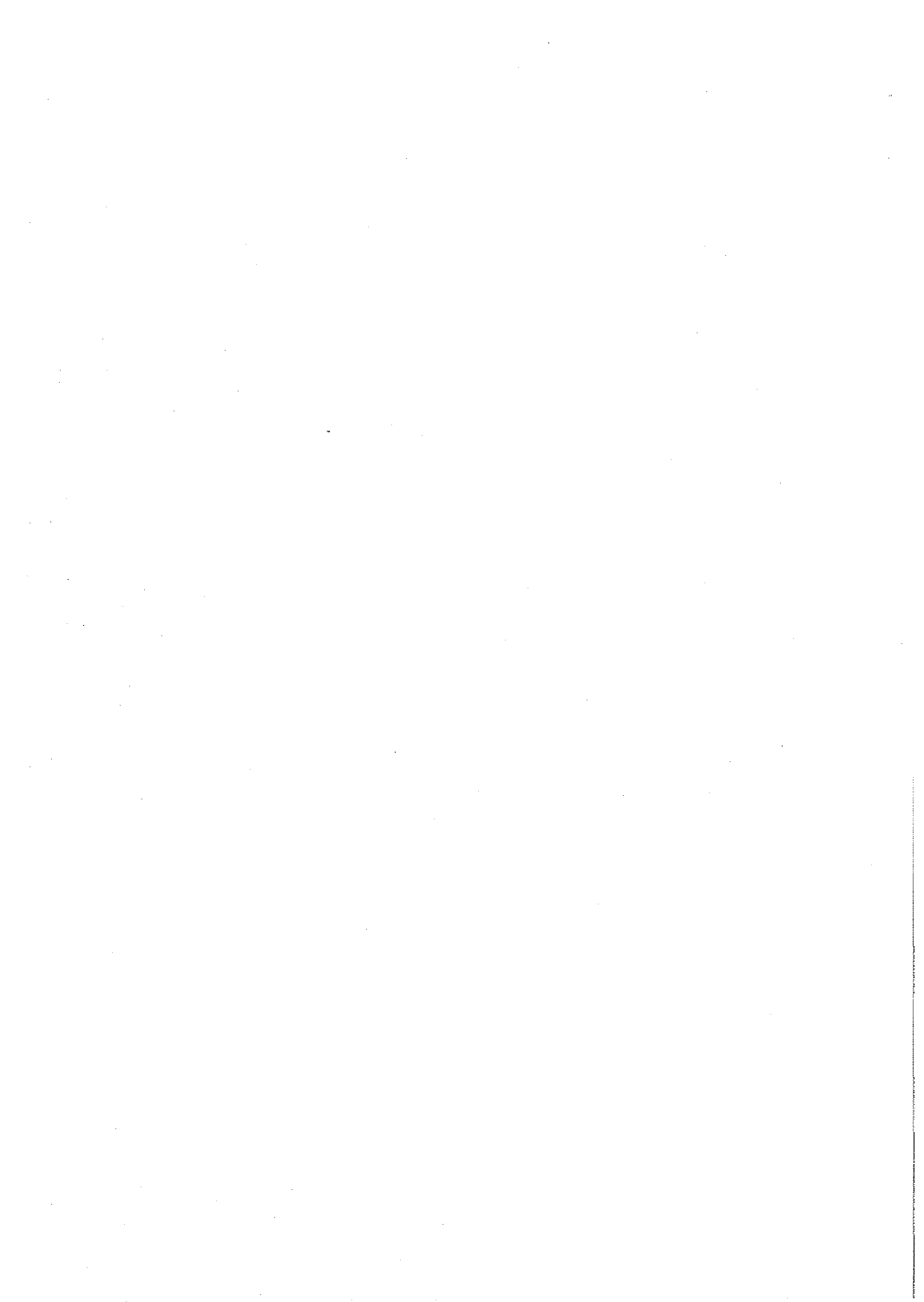## **Reference**

- Bibby, C.J., N.D. Burgess & D.A. Hill, 1992. Bird Census techniques. Academic Press, London.
- Box, G.E.P. & Jenkins, G.M., 1976. Time series analysis: Forecasting and control. Holden-Day, San Francisco.
- Breslow, N.E. & D.G. Clayton, 1993. Approximate inference in generalized linear mixed models. Journal of the American Statistical Association 88: 9-25.
- Collins, B.T., 1990. Using rerandomizing tests in route-regression analysis of avian population trends. In Sauer, J.R. & S. Droege (Eds.). Survey designs and statistical methods for the estimation of avian population trends. Biological report 90(1), U.S. Fish and Wildlife Service, Washington.
- Crawford, T.J., 1991. The calculation of index numbers from wildlife monitoring data. In F.B. Goldsmith (ed.). Monitoring for Conservation and Ecology. Chapman & Hall, London, United Kingdom.
- Dempster, A.P., N.M. Laird & D.B. Rubin, 1977. Maximum likelihood from incomplete data via the EM algorithm. Journal of the Royal Statistical Association Soc. B., 39: 1-38.
- Geissler, P.H. & B.R. Noon, 1981. Estimates of avian population trends from the North American Breeding Bird Survey. In: C.J. Ralph & J.M. Scott (eds.). Estimating numbers of terrestrial birds. Studies in Avian Biology 6: 42-51.
- Geissler, P.H. & J.R. Sauer, 1990. Topics in route-regression analysis. In: Sauer, J.R. & S. Droege (eds.). Survey designs and statistical methods for the estimation of avian population trends. Biological report 90(1), U.S. Fish and Wildlife Service, Washington.
- GENSTAT 5 Committee, 1987. GENSTAT 5 Reference Manual. Clarendon Press, London.
- Greenwood, J.J.D., S.R. Baillie, H.Q.P. Crick, J.H. Marchant & W.J. Peach, 1993. Integrated population monitoring: detecting the effects of diverse changes. In: R.W. Furness & J.J.D. Greenwood (eds.). Birds as monitors of environmental change. Chapman & Hall, London.
- Hastie, T. & R. Tibshirani, 1990. Generalized additive models. Chapman & Hall, London.
- Hustings, M.F.H., 1992. European monitoring studies on breeding birds: an update. Bird Census News (5) 2: 1-56.
- Hustings, M.F.H., R.G.M. Kwak, P.F.M. Opdam & M.J.S.M. Reijnen, 1985. Vogelinventarisatie. Achtergronden, richtlijnen en verslaglegging. Pudoc, Wageningen/Nederlandse Vereniging tot Bescherming van Vogels, Zeist.
- James, F.C., C.E. McCulloch & L.E. Wolfe, 1990. Methodological issues in the estimation of trends in bird populations with an example: the pine warbler. In : Sauer,